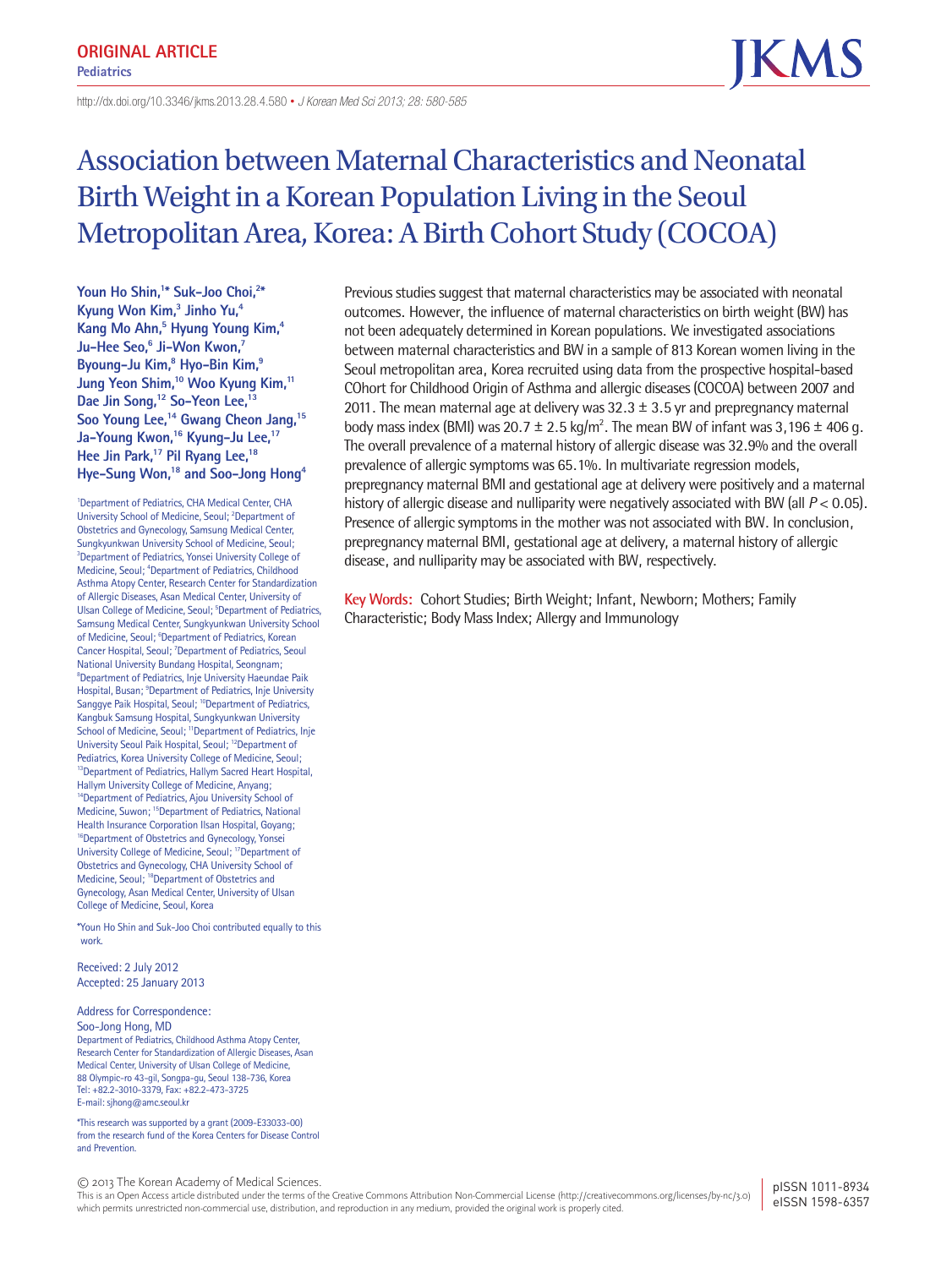# **INTRODUCTION**

Birth weight (BW) has long been recognized as a good surrogate marker for fetal well-being (1) as well as a key determinant of neonatal mortality, morbidity, subsequent growth and development, and an early onset of adulthood disease (2). Low birth weight (LBW) is associated with inadequate fetal nutritional status and growth restriction, and increases the risk of serious neonatal morbidity or death (1), whereas macrosomia is associated with an increased risk of obstetric complications, such as birth injury and cesarean section (3). BW is also a predictor of allergic diseases, obesity, diabetes mellitus, and cardiovascular disease in later life (4-7).

Previous studies have demonstrated direct and indirect influences of genetic-, socio-cultural-, demographic-, and behavioral maternal factors on BW (8-10). For example, advanced maternal age (11), parity (12), and prepregnancy body mass index (BMI) (13) have a substantial impact on BW. Maternal education, household income, and smoking and drinking habits also impact on BW (8). However, these associations have not been adequately determined in Korean populations. Such research is important, since modern Korean society is rapidly adopting Western patterns of food consumption and lifestyle, which has a substantial influence on weight.

The aim of the present study was to determine the effects of specific maternal characteristics on BW in a Korean population. The null hypothesis was that maternal characteristics are not correlated with BW in the Korean population.

# **MATERIALS AND METHODS**

**Study design, population, data sources, and management** The COhort for Childhood Origin of Asthma and allergic diseases (COCOA) is an ongoing prospective hospital-based birth cohort study. Its aim is to examine the relationship between maternal lifestyle and the subsequent development of allergic disease in the child in the Korean population. The present study investigated 1,294 unselected pregnant women from this cohort, who attended four different hospitals and seven Public Health Centers for antenatal care located in the Seoul metropolitan area, Korea between November 2007 and September 2011. Subjects with diabetes, preeclampsia, anemia, severe infections, etc. during pregnancy that might have an effect on the development of allergic disease were excluded from recruiting. Each subject completed a modified version of the International Study of Asthma and Allergies in Childhood (ISAAC) questionnaire (14) at 36 weeks gestation. The questionnaire items concerned the demographic data and medical histories of the pregnant women, including any history of allergic disease, and environmental factors and dietary patterns. The newborns were measured stretched in supine position using an infant anthro-



Fig. 1. Flow chart of study population.

pometer by trained nurses in the delivery room, as described previously (15). Details of the subsequent delivery were recorded at birth. During the study period, 1,111 neonates were born. Among them, fifty nine subjects withdrew their consent, 22 were lost to follow-up, and 11 dropped out, yielding 1,019 neonates (Fig. 1). The statistical analyses of the present study included the data of all the mother and infant for whom both a completed ISAAC questionnaire and delivery records such as birth weight were available ( $n = 813$ ; 62.8%). The mother was asked to report her height (in cm) and asked 'Do you know how much you weighed before you became pregnant?' She could answer 'I do not know' or report her weight (in kg). Prepregnancy BMI was calculated as prepregnancy body weight in kilograms divided by height in meters squared ( $\text{kg/m}^2$ ).

#### **Ethics statement**

This study was approved by the institutional review board of the Asan Medical Center (IRB No. 2008-0616), the Samsung Medical Center (IRB No. 2009-02-021), the Severance Hospital (IRB No. 4-2008-0588) and the CHA Medical Center (IRB No. 2010- 010). Informed consent was confirmed by each IRB and obtained from the parents of each infant.

# **Statistical analysis**

The data were analyzed by SAS package (SAS Institute, Cary, NC, USA) for Windows. Analyses included frequencies and cross-tabulations for categorical data, and means and standard deviation for continuous data. Univariate and multivariate regression analyses were computed in order to test the impact of maternal characteristics on newborn BW. Type of occupation was classified into expert (assemblymen, executives, or administrators), non-expert (repairmen, clerks, service industry workers, retailers, farmers, forestry technicians, fishermen, assembly technicians, unskilled workers, professional soldiers, etc.) and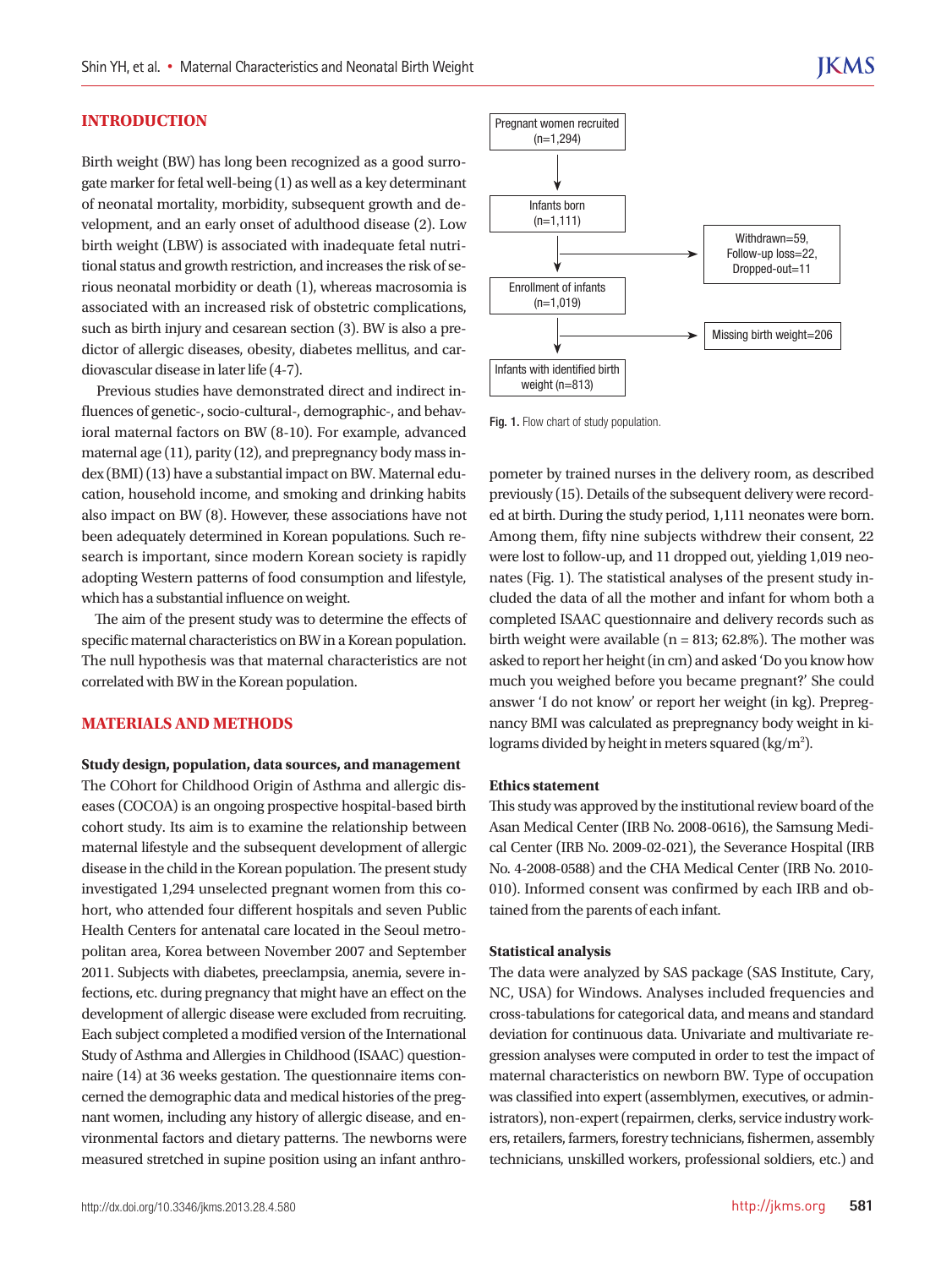jobless (full-time homemaker). In univariate and multivariate regression analyses, jobless (full-time homemaker) was reclassified as non-expert. Maternal education was classified into high school or less, college graduate, and university graduate or higher.

# **RESULTS**

# **Characteristics of the study population**

Data on BW were available for 813 neonates (62.8%). Table 1 shows the characteristics of the women in the study sample.

|  |  |  | Table 1. Characteristics of the pregnant women in the present study |
|--|--|--|---------------------------------------------------------------------|
|--|--|--|---------------------------------------------------------------------|

| Characteristics                                | No. of subjects<br>$(n = 813)$ | Mean $\pm$ SD or % |
|------------------------------------------------|--------------------------------|--------------------|
| Study site (%)                                 |                                |                    |
| Asan Medical Center                            | 301                            | 37.0               |
| Samsung Medical Center                         | 326                            | 40.1               |
| Severance Medical Center                       | 139                            | 17.1               |
| <b>CHA Medical Center</b>                      | 47                             | 5.8                |
| Maternal age at delivery (yr)                  | 812                            | $32.3 \pm 3.5$     |
| Body weight before pregnancy (kg)              | 720                            | $54.1 \pm 7.1$     |
| Body weight at 26 weeks of gestation (kg)      | 652                            | $59.8 \pm 7.5$     |
| Maternal height (cm)                           | 623                            | $161.7 \pm 4.9$    |
| Prepregnancy maternal BMI (kg/m <sup>2</sup> ) | 589                            | $20.7 \pm 2.5$     |
| Nulliparity (yes, %)                           | 268/500                        | 53.6               |
| Employed during pregnancy (yes, %)             | 472/727                        | 64.9               |
| Type of occupation (%)                         |                                |                    |
| Expert*                                        | 255/709                        | 36.0               |
| Non-expert                                     | 237/709                        | 33.4               |
| Jobless (full-time homemaker)                  | 217/709                        | 30.6               |
| Maternal education level (%)                   |                                |                    |
| High school or less                            | 56/734                         | 7.6                |
| College graduate                               | 26/734                         | 3.5                |
| University graduate or higher                  | 652/734                        | 88.8               |

\*Assemblymen, executives, or administrators.

Table 2. Prevalence of allergic disease and lifestyle factors in the pregnant women in the present study

| Characteristics                                              | No. of subjects | $\%$ |
|--------------------------------------------------------------|-----------------|------|
| Maternal history of allergic diseases                        | 242/736         | 32.9 |
| History of asthma                                            | 15/736          | 2.0  |
| History of allergic rhinitis                                 | 162/736         | 22.0 |
| History of allergic conjunctivitis                           | 73/736          | 9.9  |
| History of atopic dermatitis                                 | 58/736          | 7.9  |
| History of food allergy                                      | 43/736          | 5.8  |
| Presence of allergic symptoms                                | 478/734         | 65.1 |
| Presence of asthma symptoms                                  | 37/730          | 5.1  |
| Presence of allergic rhinitis symptoms                       | 430/733         | 58.7 |
| Presence of allergic conjunctivitis symptoms                 | 61/734          | 8.3  |
| Presence of atopic dermatitis symptoms                       | 92/733          | 12.6 |
| Presence of food allergy symptoms                            | 34/734          | 4.6  |
| Smoking history ( $\geq 20$ packs in total before pregnancy) | 48/730          | 6.6  |
| Smoking during pregnancy                                     | 3/728           | 0.4  |
| Passive smoking during pregnancy                             | 452/721         | 62.7 |
| Drinking during pregnancy                                    | 82/733          | 11.2 |

The mean maternal weight before pregnancy and at 26 weeks of gestation was  $54.1 \pm 7.1$  kg and  $59.8 \pm 7.5$  kg, respectively. Table 2 shows the prevalence of allergic disease and lifestyle factors of the women in the study. The percentages of subjects with a history of asthma, allergic rhinitis, allergic conjunctivitis, atopic dermatitis, and food allergy were 2.0%, 22.0%, 9.9%, 7.9%, and 5.8%, respectively, thereby yielding the overall prevalence of a history of allergic disease of 32.9%. The percentages of subjects with symptoms of asthma, allergic rhinitis, allergic conjunctivitis, atopic dermatitis, and food allergy during pregnancy were 5.1%, 58.7%, 8.3%, 12.6%, and 4.6%, respectively, thereby yielding the overall prevalence of allergic symptoms of 65.1%. A total of 6.6% of the women had smoked until pregnancy, 0.4% had smoked during pregnancy, and 62.7% had been exposed to passive smoking during pregnancy. The percentage of women who had drunk alcohol during pregnancy was 11.2%. Table 3 shows the neonatal outcomes including gender, gestational age (GA), BW, length, and head circumference at delivery. A total of 48.2% of the infants were male. Mean GA at delivery was  $39.2 \pm 1.2$ weeks, mean BW was  $3,196 \pm 406$  g, mean length was  $49.5 \pm 1.9$ cm, and mean head circumference was  $34.3 \pm 1.3$  cm. The percentages of offspring with a BW of  $\langle 2,500 \text{ g}, 2,500-4,000 \text{ g}, \text{ and} \rangle$  $\geq 4,000$  g were 5.0%, 92.6%, and 2.4%, respectively.

# **Predictors of birth weight in the study population**

Univariate linear regression analysis showed that prepregnancy maternal BMI and GA were positively associated with BW ( $β =$ 18.29, *P* = 0.006 for BMI and β = 145.38, *P* < 0.001 for GA, respectively) and gender (female), a maternal history of allergic disease, and nulliparity were negatively associated with BW (β = -58.28, *P* = 0.042 for gender [female], β = -72.53, *P* = 0.022 for a history of allergic disease, and  $\beta$  = -122.07, *P* = 0.001 for nulliparity, respectively) (Table 4). Multivariate linear regression analysis showed that prepregnancy maternal BMI and GA were positively associated with BW ( $\beta$  = 21.60, *P* = 0.009 for BMI and  $β = 170.64$ ,  $P < 0.001$  for GA, respectively) and a maternal history of allergic disease and nulliparity were negatively associated with BW ( $β = -117.49$ ,  $P = 0.009$  for maternal history of allergic disease and β = -176.05, *P* < 0.001 for nulliparity, respectively) (Table 4).

Table 3. Clinical characteristics of offspring

| Characteristics             |         | No. of subjects Mean $\pm$ SD or % | (Min, Max)     |
|-----------------------------|---------|------------------------------------|----------------|
| Gender (male)               | 412/813 | 48.2                               |                |
| Gestational age at delivery | 755     | $39.2 \pm 1.2$                     | (34.0, 43.0)   |
| Birth weight (g)            | 813     | $3,196 \pm 406$                    | (1,770, 4,600) |
| < 2,500                     | 41/813  | 5.0                                |                |
| 2,500-4,000                 | 753/813 | 92.6                               |                |
| $\geq 4,000$                | 19/813  | 2.4                                |                |
| Length (cm)                 | 766     | 49.5 $\pm$ 1.9                     | (42.0, 59.0)   |
| Head circumference (cm)     | 730     | $34.3 \pm 1.3$                     | (28.9, 39.5)   |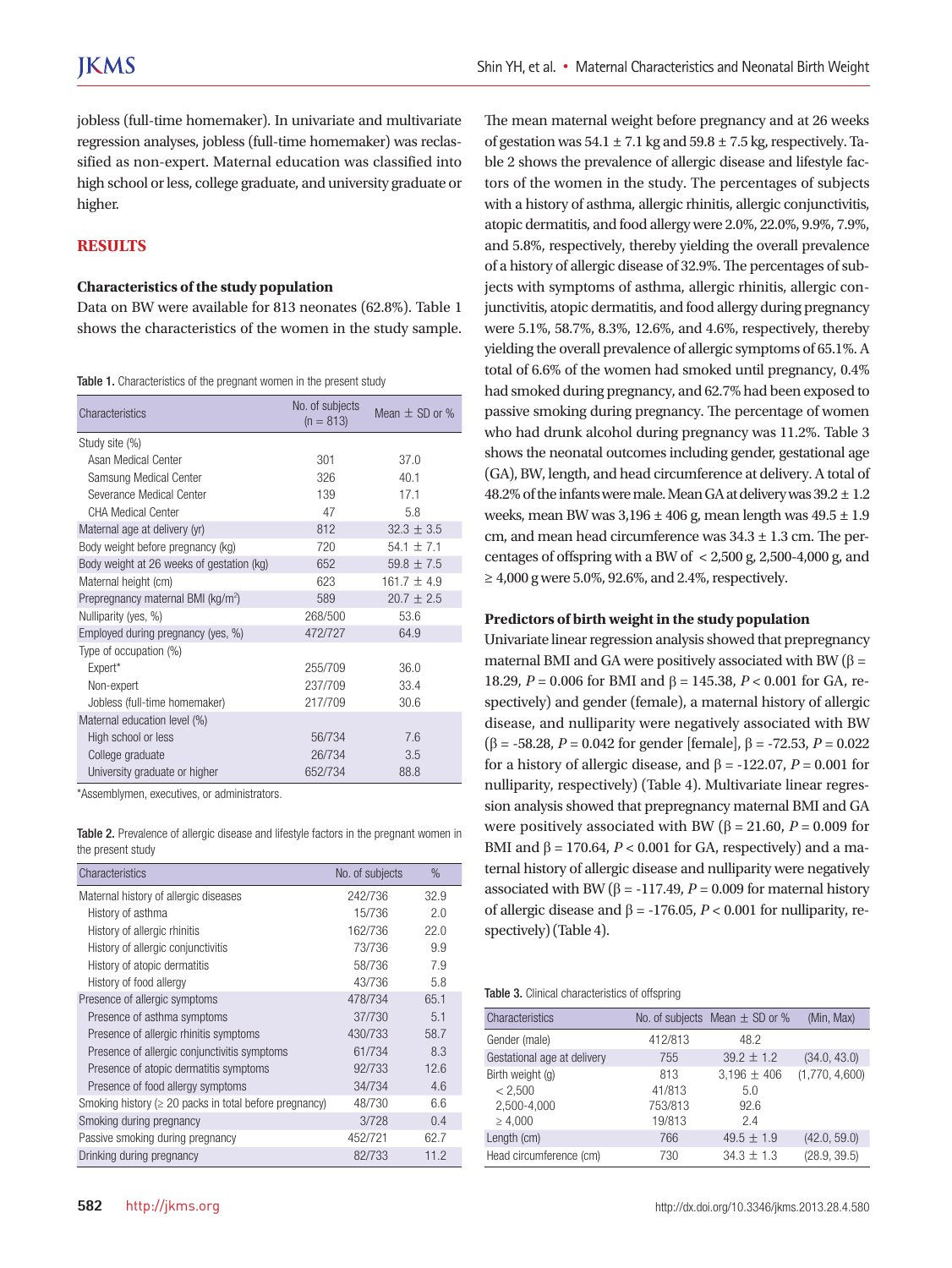Table 4. Results of univariate and multivariate linear regression analysis to assess relationships between birth weight and clinical variables such as maternal and neonatal characteristics

| Variables                                      |                    | Univariate model |           |                    | Multivariate model |           |
|------------------------------------------------|--------------------|------------------|-----------|--------------------|--------------------|-----------|
|                                                | Parameter estimate | <b>SE</b>        | $P$ value | Parameter estimate | <b>SE</b>          | $P$ value |
| Maternal age (yr)                              | 6.01               | 4.15             | 0.148     | 7.35               | 6.18               | 0.235     |
| Prepregnancy maternal BMI (kg/m <sup>2</sup> ) | 18.29              | 6.60             | 0.006     | 21.60              | 8.25               | 0.009     |
| Gestational age (weeks)                        | 145.38             | 11.13            | < 0.001   | 170.64             | 16.75              | < 0.001   |
| Gender of infant (female)                      | $-58.28$           | 28.56            | 0.042     | $-52.79$           | 39.70              | 0.185     |
| History of allergic disease (yes)              | $-72.53$           | 31.64            | 0.022     | $-117.49$          | 44.79              | 0.009     |
| Presence of allergic symptoms (yes)            | $-32.36$           | 31.35            | 0.302     | 17.37              | 45.59              | 0.704     |
| Occupation (expert)                            | $-14.11$           | 32.97            | 0.669     | $-14.34$           | 43.16              | 0.740     |
| Education ( $\geq$ university)                 | $-60.22$           | 47.41            | 0.205     | 34.00              | 63.58              | 0.593     |
| Passive smoking (yes)                          | 32.53              | 31.38            | 0.300     | 17.43              | 41.03              | 0.671     |
| Nulliparity                                    | $-122.07$          | 37.30            | 0.001     | $-176.05$          | 42.47              | < 0.001   |

Multivariate linear regression analysis included maternal age, prepregnancy maternal BMI, gestational age, gender of infant, a history of allergic disease, the presence of allergic symptoms, occupation, education, passive smoking, and nulliparity. SE, standard error; BMI, body mass index.

# **DISCUSSION**

The aim of this large prospective hospital-based birth cohort study was to determine the effect of maternal characteristics such as maternal age, prepregnancy BMI, smoking, parity, and allergy on BW in a Korean population living in the Seoul metropolitan area, Korea. In multivariate regression models, prepregnancy maternal BMI and GA were positively associated with BW (β = 21.60, *P* = 0.009 for BMI and β = 170.64, *P* < 0.001 for GA, respectively) and a maternal history of allergic disease and nulliparity were negatively associated with BW ( $\beta$  = -117.49,  $P = 0.009$  for a maternal history of allergic disease and  $\beta = -176.05$ , *P* < 0.001 for nulliparity).

The present results correspond well with those of previous studies, which reported a significant association between prepregnancy BMI and adiposity in the offspring (13). Several underlying mechanisms have been proposed. First, maternal size may determine fetal size via protein-energy availability (16). If a prepregnancy energy deficiency persists during early pregnancy—when energy requirements are at their greatest—the substrates necessary to maintain appropriate fetal tissue growth will be unavailable, thereby resulting in LBW. Second, poor maternal nutritional status during pregnancy is associated with reduced placental weight and surface area (17), which may limit nutrient transfer from the maternal circulation to the fetus, despite increased dietary intake later in pregnancy. Whether a smaller placenta is a direct result of maternal malnutrition or whether the effect is mediated through disruption of endocrine function remains unknown. However, reduced concentrations of hormones such as leptin and estrogen may contribute to fetal growth restriction (18). Third, protein-energy malnutrition may not entirely explain the association between prepregnancy BMI and BW (19). A previous study suggested that underweight women have a lower total plasma volume during early and late pregnancy compared with normal and overweight women, which results in a proportionately reduced cardiac output. This would result in lower uteroplacental blood flow and, hence, a decrease in the transfer of nutrients to the fetus and a reduction in fetal growth (19). Fourth, in underweight women, inadequate micronutrient intake during pregnancy may be associated with reduced maternal plasma volume and BW. Fifth, there is evidence suggesting that intrinsic maternal control of fetal size correlates with maternal size (20).

The prevalence of allergic disease is increasing worldwide (21, 22). However, no previous study has focused on the impact of allergic disease during pregnancy on BW in Korean populations. We found that a maternal history of allergic disease may be negatively associated with BW. Previous studies have found conflicting results concerning the impact of maternal allergic diseases on BW (1, 23-27). Asthma during pregnancy is associated with physiological changes in the expectant mother (28). However, the effect of asthma during pregnancy on BW is poorly characterized. Although some studies found no association between maternal asthma and BW (25), others reported lower BW in infants born to asthmatic women (26). Severe exacerbations of asthma or moderate to severe asthma during pregnancy have been shown to increase the risk of LBW (29), while maternal forced expiratory volume in one second is directly positively associated with BW (23). Chronic hypoxia secondary to uncontrolled asthma and the impact of corticosteroids may explain LBW in infants born to asthmatic mothers (24). The association between atopic dermatitis in pregnancy and BW is complex. Pregnant women may avoid certain foods in the misapprehension that they might cause atopic dermatitis in their offspring, thereby resulting in LBW of their offspring. Severe exacerbations of atopic dermatitis during pregnancy may also increase the risk of LBW. A recent study reported that although the use of potent or super potent topical corticosteroids during pregnancy was not associated with severe neonatal outcomes such as orofacial cleft, preterm delivery, or fetal death, it was associated with a significantly increased risk of LBW (30). There are several possible mechanisms for this. Topical corticoste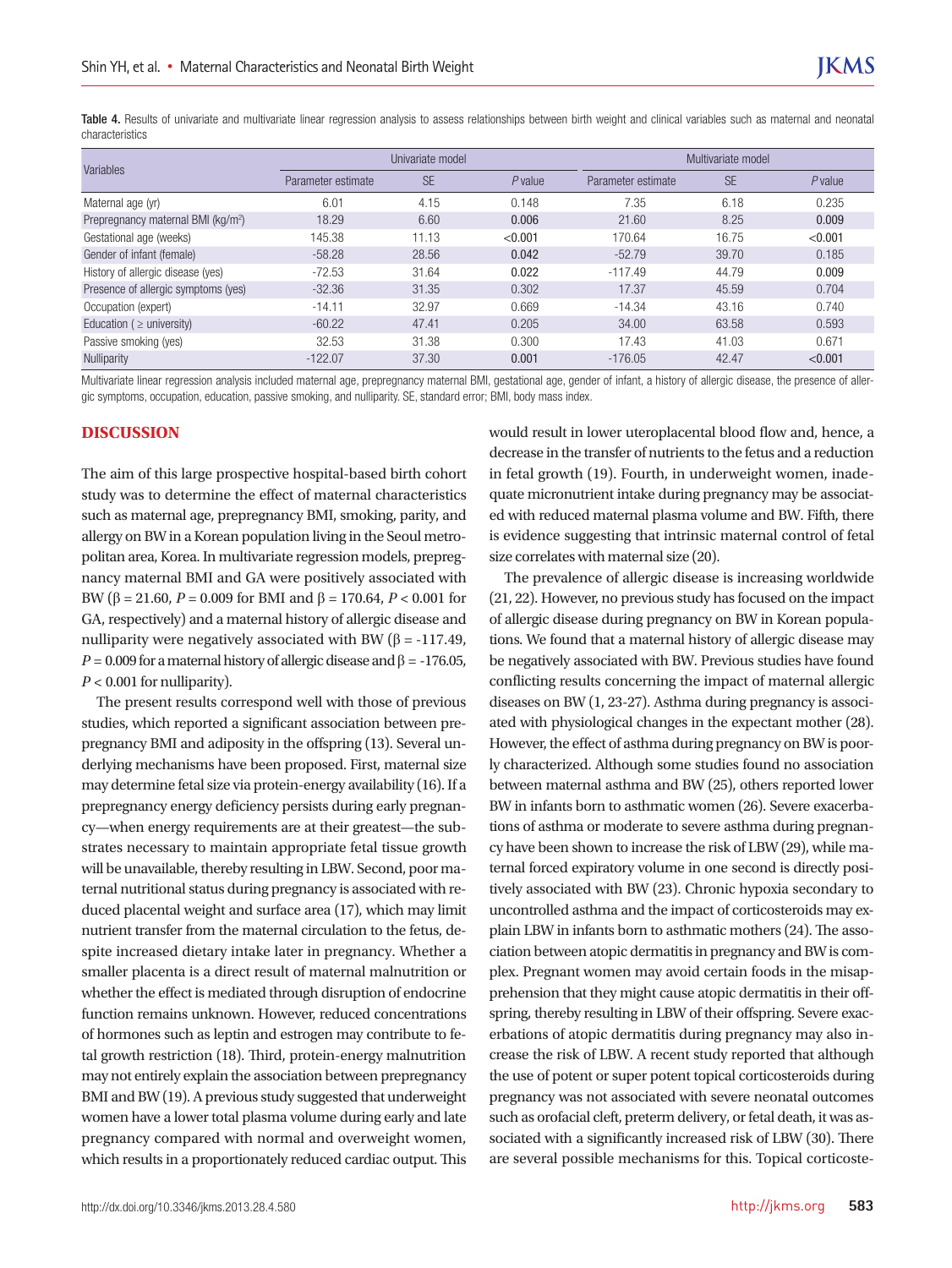roids affect the insulin-like growth factor system, and may thus result in fetal growth restriction (31). Corticosteroids also induce dysregulation of placental hormone/cytokine gene expression and downregulation of the insulin-like growth factor-II/Akt signaling pathway, which may result in increased placental apoptosis, placental insufficiency, and fetal growth restriction (32). Although some studies showed that the prevalence of allergic rhinitis was lower in mothers of extremely LBW ( < 1,000 g) pre-term infants compared with mothers of full-term babies (33), others reported no association between maternal allergic rhinitis during pregnancy and BW (27). The association between maternal allergic disease and BW of infant may be explained by the Developmental Origins of Health and Disease (DOHaD) theory (34). The concept of this theory is that human development in utero or during the early phases of extrauterine life affects risk of noncommunicable diseases (NCDs), such as cardiovascular diseases, diabetes, chronic lung disease, allergy, some forms of cancer, cognitive decline, osteoporosis, sarcopenia, and effective disorders in later life (34). According to this theory, an insult such as maternal allergic disease at a critical time of fetal growth and development may have a permanent impact on the body's structure, physiology, and metabolism, thereby resulting in a certain BW, which is considered a predictor of many NCDs (4-7).

An important finding worth mentioning in this study is that a maternal history of allergic disease was associated with BW, whereas the presence of allergic symptoms was not associated with BW. Possible explanations are as follows: 1) Maternal history of allergic disease itself may have a significantly greater impact on the fetal development in utero or it may be the result of prolonged effect imposed on the fetus by maternal allergic disease through immunological or unknown mechanisms. On the contrary, the presence of allergic symptoms refers to the presence of allergic symptoms in the past 12 months, which therefore may have a different effect on the fetus in utero, thereby resulting in disparate perinatal outcomes: 2) Pregnant women with controlled allergic disease may have reported no presence of allergic symptoms: and 3) Also, there is a possibility that a large number of vasomotor rhinitis, intrinsic asthma, infectious conjunctivitis, and seborrheic dermatitis cases may have been misinterpreted to be atopic diseases by the mother. In fact, 65.1% of the women reported to have the presence of allergic symptoms, whereas merely 32.9% of the women reported to have a history of allergic disease.

The present study demonstrated that nulliparity was associated with lower birth weight. This finding is in line with a metaanalysis of 41 studies (12) reporting that nulliparity was associated with increased odds of low birth weight and small-for-gestational-age and reduction in birth weight. This may be due to a reduced uterine capacity and blood supply, and the consequent reduction in the delivery of oxygen and nutrients to the developing fetus (35).

The strengths of the present study are its longitudinal design and the large study population. The observed associations are not explained by confounding factors such as maternal education and types of occupation, since these variables were included in all analyses.

The present study has a few limitations. First, prepregnancy weight was self-reported at recruitment, which occurred at 26 weeks gestation. Women are likely to underreport having been overweight (36). The fact that weight was reported retrospectively may have further contributed to this underestimation of prepregnancy weight. This bias may have attenuated the association between high prepregnancy BMI and BW. A second limitation is that postpartum weight was not measured and consequently weight gain during the entire pregnancy was not assessed.

In conclusion, the present results confirm the hypothesis that prepregnancy maternal BMI and GA are positively and nulliparity is negatively associated with BW, and expand previous findings by showing that a maternal history of allergic disease has a negative effect on BW. Maintaining maternal BMI in the normal range during the preconception period may ensure good neonatal outcomes such as normal BW.

# **ACKNOWLEDGMENTS**

The authors declared no potential conflicts of interest with respect to the research, authorship, and/or publication of this article.

# **REFERENCES**

- 1. Aly H, Nada A, Ahmad T, Mohamed M, Massaro AN, Bathgate S, Macri CJ, Larsen JW Jr. *Maternal asthma, race and low birth weight deliveries. Early Hum Dev 2011; 87: 457-60.*
- 2. Elizabeth KE, Krishnan V, Zachariah P. *Auxologic, biochemical and clinical (ABC) profile of low birth weight babies- a 2-year prospective study. J Trop Pediatr 2007; 53: 374-82.*
- 3. Heslehurst N, Simpson H, Ells LJ, Rankin J, Wilkinson J, Lang R, Brown TJ, Summerbell CD. *The impact of maternal BMI status on pregnancy outcomes with immediate short-term obstetric resource implications: a meta-analysis. Obes Rev 2008; 9: 635-83.*
- 4. Dratva J, Breton CV, Hodis HN, Mack WJ, Salam MT, Zemp E, Gilliland F, Kuenzli N, Avol E. *Birth weight and carotid artery intima-media thickness. J Pediatr 2012. doi: 10.1016/j.jpeds.2012.10.060.*
- 5. Lau C, Rogers JM, Desai M, Ross MG. *Fetal programming of adult disease: implications for prenatal care. Obstet Gynecol 2011; 117: 978-85.*
- 6. Tedner SG, Örtqvist AK, Almqvist C. *Fetal growth and risk of childhood asthma and allergic disease. Clin Exp Allergy 2012; 42: 1430-47.*
- 7. Lundholm C, Ortqvist AK, Lichtenstein P, Cnattingius S, Almqvist C. *Impaired fetal growth decreases the risk of childhood atopic eczema: a Swedish twin study. Clin Exp Allergy 2010; 40: 1044-53.*